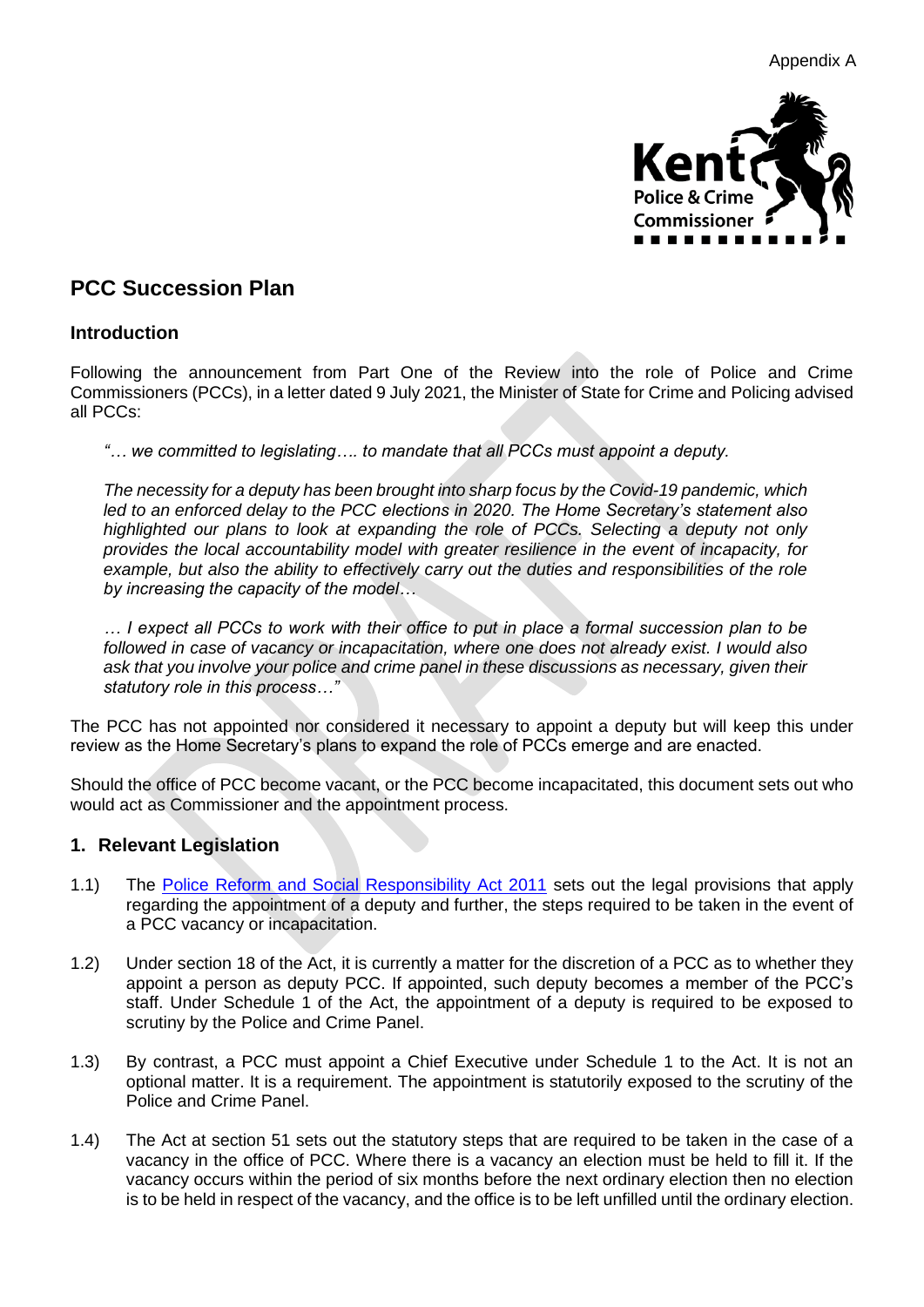- 1.5) Section 59 of the Act provides that, briefly summarised, a vacancy can occur in the case of:
	- an election irregularity;
	- a notice of resignation being given;
	- death;
	- declaration by the High Court or appropriate officer.

More detail is found at sections 59-61 of the Act. Note also paragraph 1.10 below.

- 1.6) Section 62 of the Act provides that in a situation where:
	- no person holds the office of PCC because it is vacant;
	- the PCC is incapacitated; or
	- the PCC is suspended under section 30 of the Act,

the Police and Crime Panel must appoint a person to act as PCC.

- 1.7) The Panel may appoint a person as acting commissioner but only if the person is a member of the PCC's staff at the time of the appointment. In appointing a person as acting commissioner in a case where the PCC is incapacitated, the Panel must have regard to any representations made by the PCC in relation to the appointment.
- 1.8) All the functions of a PCC are exercisable by an acting commissioner, apart from issuing or varying a police and crime plan.
- 1.9) The appointment of an acting commissioner ceases to have effect upon the earliest of:
	- $\bullet$  the election of a person as PCC;
	- the termination of the acting commissioner appointment by the Panel;
	- the PCC ceases to be incapacitated;
	- the PCC ceases to be suspended.
- 1.10) Where an acting commissioner is appointed in view of a PCC's incapacitation and such incapacitation lasts for six months from the appointment, the office of PCC becomes vacant (section 63 of the Act).
- 1.11) The above paragraphs are a brief summary of the relevant legislation. Should a case of vacancy or incapacitation occur the legislation will require detailed consideration.

### **2. Acting PCC in Kent**

- 2.1) Where a statutory requirement arises for the appointment of an acting PCC under section 62 of the Act, a member of the PCC's staff will be required to be appointed as such acting PCC.
- 2.2) The PCC has no appointed deputy so a member of his office staff will be required to be appointed.
- 2.3) In the event of an appointment being required, the person holding the statutory role of Chief Executive will be considered for appointment as acting commissioner in accordance with the relevant legislation. A formal appointment decision would be required by the Panel under section 62 in respect of the person to act as PCC if the circumstances necessitate such an appointment being made.
- 2.4) Should there be any need to backfill the Chief Executive role during the period of the appointment as acting PCC, the Chief Executive will decide how that is to be achieved having regard to all the circumstances including the likely length of the acting appointment. In any event, the Scheme of Consent provides for the Chief Executive to authorise other staff to make decisions on their behalf to ensure resilience in the performance of statutory functions.